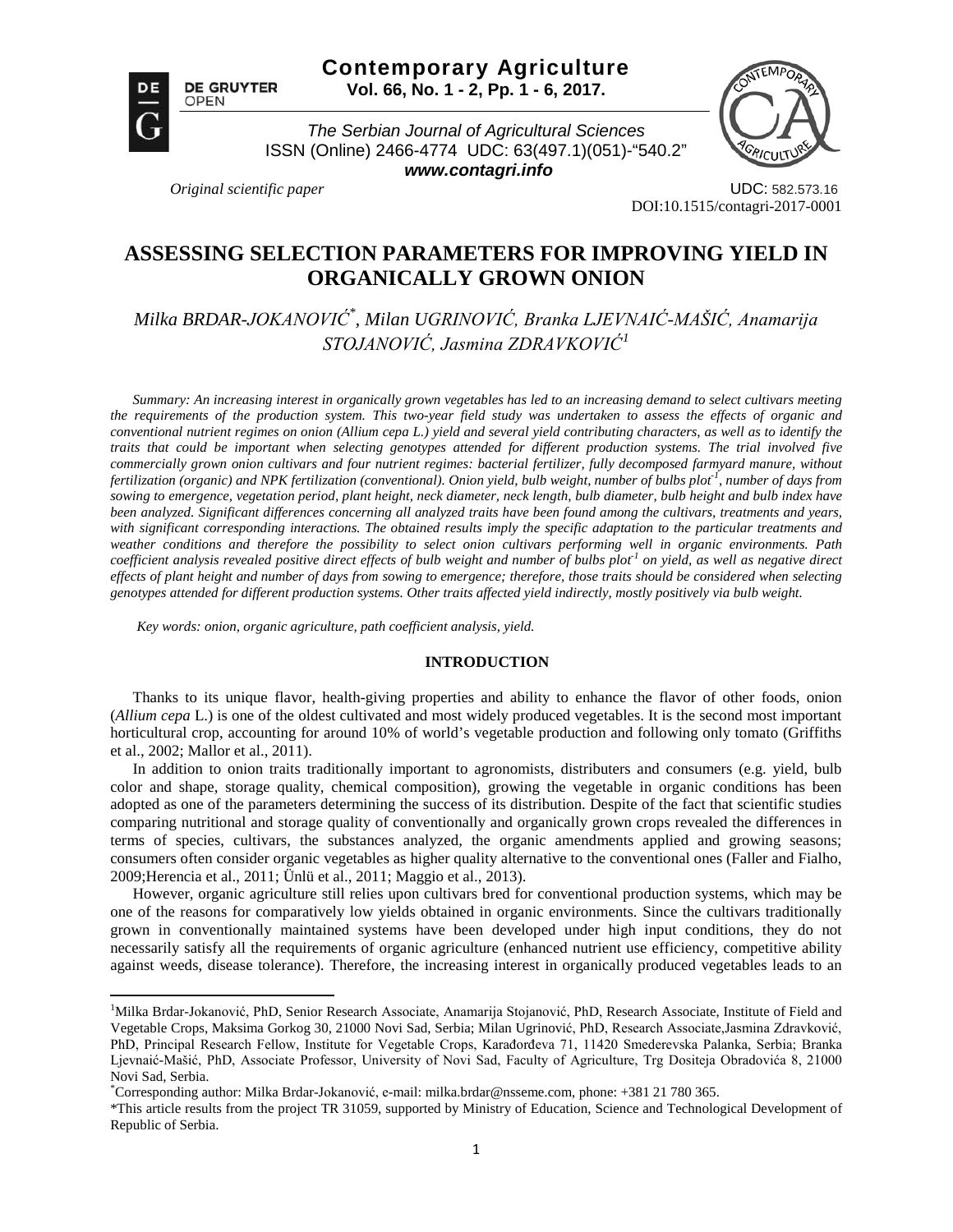increasing demand to select cultivars meeting the requirements of this farming system (Kristensen and Ericson, 2008; Vlachostergios and Roupakias, 2008; Wolfe et al., 2008; Reid et al., 2009; 2011).

The first step in breeding cultivars attended for organic production systems is screening the available material (widely grown modern and old cultivars, local populations) in organic environments, as well as comparing their performance with the performance observed in conventional environments. Numerous studies confirmed the effect of different nutrient regimes on important onion traits, such as postharvest attributes (Kumar et al., 2007), all in content (Bloem et al., 2004), growth and mineral content (Kane et al., 2006), pungency and yield (Guo et al., 2006). Examining winter garlic rust (*Puccinia* spp.) rate, Vlajić et al. (2015) noted the difference in the sensitivity of the certain genotypes when grown in conventional and organic field. Furthermore, the analysis performed by Džigurski et al. (2013) implied the specificity even in weed flora occurring in organically grown onion. Therefore, besides for screening onion yield, the knowledge on the differences between conventional and organic environments in terms of the onion traits potentially affecting yield may be of considerable value for breeders.

This study was undertaken in order to assess the effects of organic and conventional nutrient regimes on several onion traits. The second aim was to identify the traits that could be important when selecting genotypes attended for different production systems.

### **MATERIAL AND METHODS**

The two-year (2009 and 2010 onion growing seasons) trial has been conducted at the experimental field of Institute for Vegetable Crops in SmederevskaPalanka, Serbia (44° 22' N, 20° 57' E, elevation 121 m). The trial was complete randomized block designed, with three replications. The main plot consisted of 3 rows, 5 m long. Insiderow and between-row spacing was 10 cm and 20 cm, respectively. The soil type was vertisol. Sowing was performed during the period that is optimal for the region  $(23<sup>rd</sup>$  and  $25<sup>th</sup>$  March for growing seasons of 2009 and 2010, respectively), and harvesting when 50% of plants fall over of the canopy (15<sup>th</sup> July and 8<sup>th</sup> August). Meteorological data for the two seasons are collected from the nearby station. When compared to long-term average, the seasons were characterized by higher temperatures and precipitation sums: sum of temperature was 2128.0, 2170.8 and 1946.0  $\degree$ C, average daily temperature 17.4, 17.8 and 15.9  $\degree$ C, while sum of precipitation was 305.0, 304.7 and 258.0 mm for 2009, 2010 onion growing seasons and long-term average, respectively.

The trial included five commercially grown onion cultivars (Jasenički crveni, Jasenički žuti, Majski srebrnjak, Holandski žuti and Zlatno gnezdo), two controls (NPK fertilized and unfertilized plots) and two treatments (bacterial fertilizer and fully decomposed farmyard manure). NPK fertilizer (15% N, 15% P<sub>2</sub>O<sub>5</sub> and 15% K<sub>2</sub>O) and manure were applied prior to sowing. Rates were 500 kg ha<sup>-1</sup> and 45 t ha<sup>-1</sup>, which is a common practice in the region. Bacterial fertilizer (*Bacillus megaterium*, *Bacillus licheniformis*, *Bacillus suptilis*, *Azotobacterchrocoocum*, *Azotobactervinelandi*, *Derxia* sp.) was applied foliar, twice during the each season, at the three-leaf stage of onion development. Conventionally maintained plots (NPK) were treated with commonly used pesticides, while no such preparation was applied to the organically maintained plots (unfertilized, bacterial fertilizer, manure). Hand-weeding was performed several times during the growing seasons in order to keep organic plots free from weeds. All plots were irrigated as needed.

Plant height (cm), neck diameter (cm) and neck length (cm) were measured prior to maturity, whereas bulb weight (g), number of bulbs plot<sup>-1</sup>, bulb diameter (cm), bulb height (cm) and yield (kg plot<sup>-1</sup>) were determined after harvest. Bulb index was calculated as the ratio of bulb height and diameter. Emergence (number of days from sowing to emergence) and vegetation period (number of days from emergence to maturity) were recorded during vegetation. The samples included 30 randomly selected plants per plot.

The data was processed by ANOVA, using LSD-test for comparison of means. Path coefficient analysis (Edwards, 1979) was performed in order to investigate direct and indirect effects of the traits of agronomic importance (independent variables) on yield (dependent variable) in onion grown under conventional and organic nutrient regimes. STATISTICA 12.0 software (StatSoft, Dell Inc., USA; University of Novi Sad License) was used for the calculations.

#### **RESULTS AND DISCUSSION**

The results of the factorial analysis of variance indicated statistically significant differences among the analyzed onion cultivars, growing seasons and employed fertilizer treatments, with respect to all the investigated traits. Cultivar/year, cultivar/treatment, year/treatment and cultivar/year/treatment interactions were also significant, with the exception of cultivar/year/treatment interaction for number of bulbs plot<sup>-1</sup> and vegetation period (not shown). The obtained results imply the specific adaptation of the analyzed onion cultivars to the particular fertilizer treatments and weather conditions; therefore, there might be a possibility to select onion cultivars adapted to organic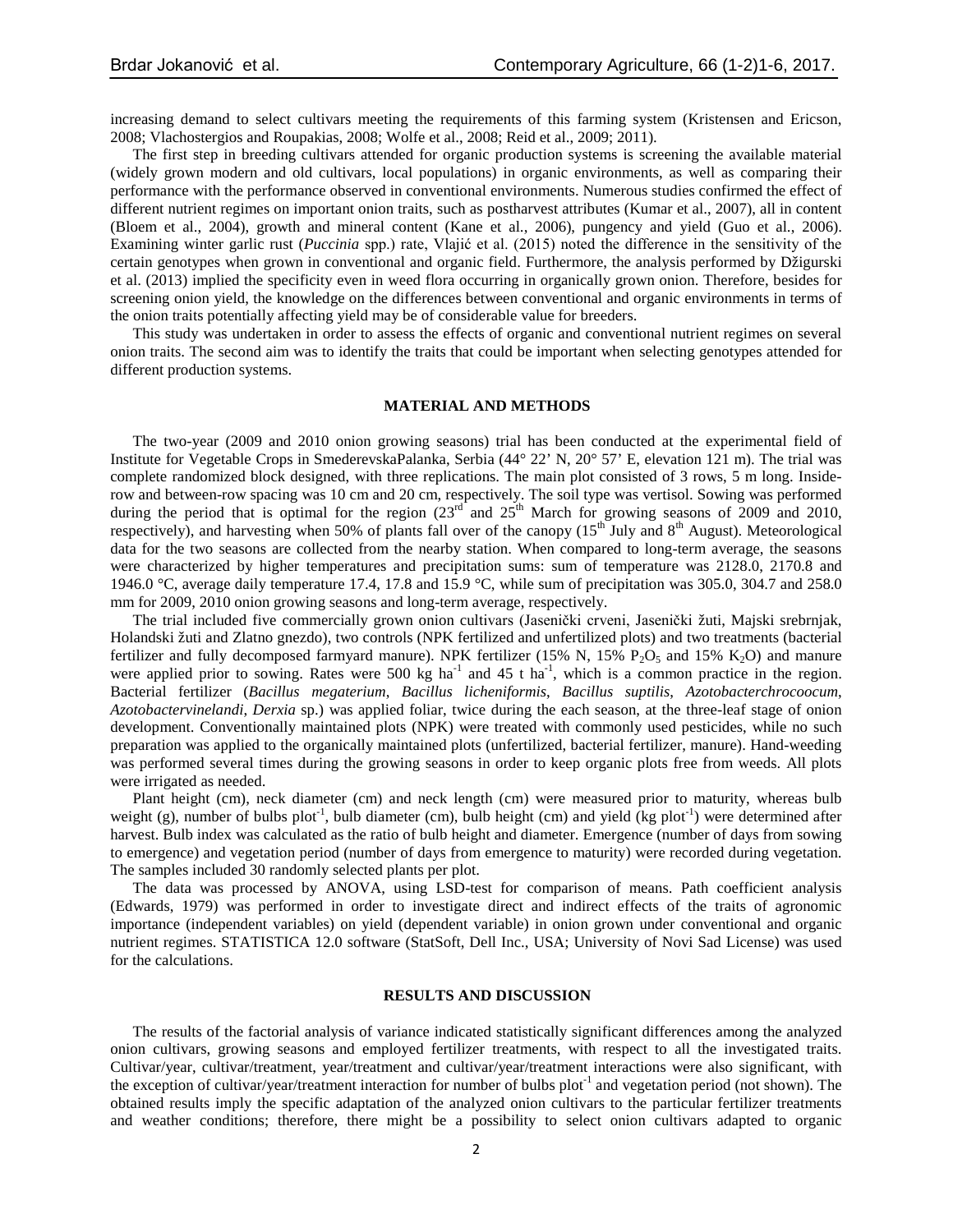environments. Significant effects of different fertilizer regimes on onion yield and yield contributing characters have been also reported by other authors (Qasem, 2006; Kumar et al., 2007).

On the average of five onion cultivars studied, the highest differences among the employed fertilizer regimes were noted for yield; ranking between 6.34 and 1.47 kg plot<sup>-1</sup> for NPK fertilized and unfertilized plots, respectively. No statistically significant difference was found between the yields obtained from unfertilized and plots fertilized with farmyard manure, which was in accordance to the results of Mirzaei et al. (2007) for garlic. On the contrary, Yassen and Khalid (2009) reported that the onion plants grown on plots fertilized with manure (farmyard, chicken and their different combinations) over yielded the plants treated with the recommended NPK doses. In addition, the application of bacterial fertilizer in our trial doubled the yield when compared to manure fertilized and unfertilized plots; however, this meant only 50% of the yield obtained from NPK fertilized plots. Similarly, Lammerts von Bueren et al. (2012) reported that the commercial organically grown onion in Netherlands reaches only 50-60% of the yield obtained in conventional production, mainly due to the downy mildew infestation and comparatively low nitrogen input. Therefore, further investigations are required to assess the organic nutrient regime that is equally or more effective than the conventional one. As for the yield components, the differences among the treatments were more pronounced for bulb weight than for number of bulbs plot<sup>-1</sup>. The mentioned relations, with particular reference to cultivar differences, are discussed in details in Brdar-Jokanović et al. (2011).

|                          | <b>Fertilizer treatment</b> |                  |               |                     |  |  |  |  |
|--------------------------|-----------------------------|------------------|---------------|---------------------|--|--|--|--|
| <b>Onion traits</b>      | <b>NPK</b>                  | <b>Bacterial</b> | <b>Manure</b> | <b>Unfertilized</b> |  |  |  |  |
| Emergence (days)         | 26.3a                       | 27.5 b           | 28.1c         | 27.7b               |  |  |  |  |
| Vegetation period (days) | 79.5a                       | 78.7b            | 78.0 $c$      | 78.4 <i>b</i>       |  |  |  |  |
| Plant height (cm)        | 60.0a                       | 51.1 b           | 47.8 $c$      | 48.6 d              |  |  |  |  |
| Neck diameter (cm)       | 1.68a                       | 1.00 b           | 0.91c         | 0.86 d              |  |  |  |  |
| Neck length (cm)         | 2.77a                       | 2.66 b           | 2.76a         | 2.85c               |  |  |  |  |
| Bulb diameter (cm)       | 5.9a                        | 4.9b             | 4.3 $c$       | 4.2 $c$             |  |  |  |  |
| Bulb height (cm)         | 4.4a                        | 3.8b             | 3.4c          | 3.3 d               |  |  |  |  |
| Bulb index               | 0.74 a                      | 0.75 b           | 0.78c         | 0.76 d              |  |  |  |  |

*Table 1.* The effect of mineral and organic fertilizers on onion traits of agronomic importance

Values within the same row followed by the same letter do not differ significantly at the 0.05 level of probability, according to LSD test

Besides for yield and its components, several traits of agronomic importance have been analyzed (Table 1). Significant differences among the treatments have been found for all the analyzed traits. Neck diameter, bulb diameter, bulb height and plant height varied the most, while the number of days from sowing to emergence, neck length and vegetation period also varied among the treatments, but not in such a wide range. Lee et al. (2014) also noted the differences between the two production systems in terms of onion growth characteristics and stressed the need for modifications in organic agricultural practices. Bulb index remained virtually the same across all nutrient regimes (flattened shape of bulbs), although the performed LSD test showed significant differences among the employed fertilizer treatments. This is an important finding since different markets have different requirements regarding onion shape and there is an interest to preserve it in both conventional and organic production systems. On the contrary, Kimani et al. (1993) reported significant variation in onion bulb shape due to seasonal variations.

The performance of the analyzed onion cultivars in terms of the traits of agronomic importance depended on the applied nutrient regime, and in the majority of the cases ranking of cultivars differed across the treatments (Table 2.). Similar changes in cultivar ranking have been reported for onion plant height (Farooq et al., 2015). On the contrary, Lammerts van Bueren et al. (2012) noted significant variety/growing system interaction, however the unchanged ranking of conventionally and organically grown onion varieties. There is a possibility that factors other than the growing system per se affect the discussed relations, such as the choice of cultivars, fertilizers and other applied measures, soil types, weather conditions.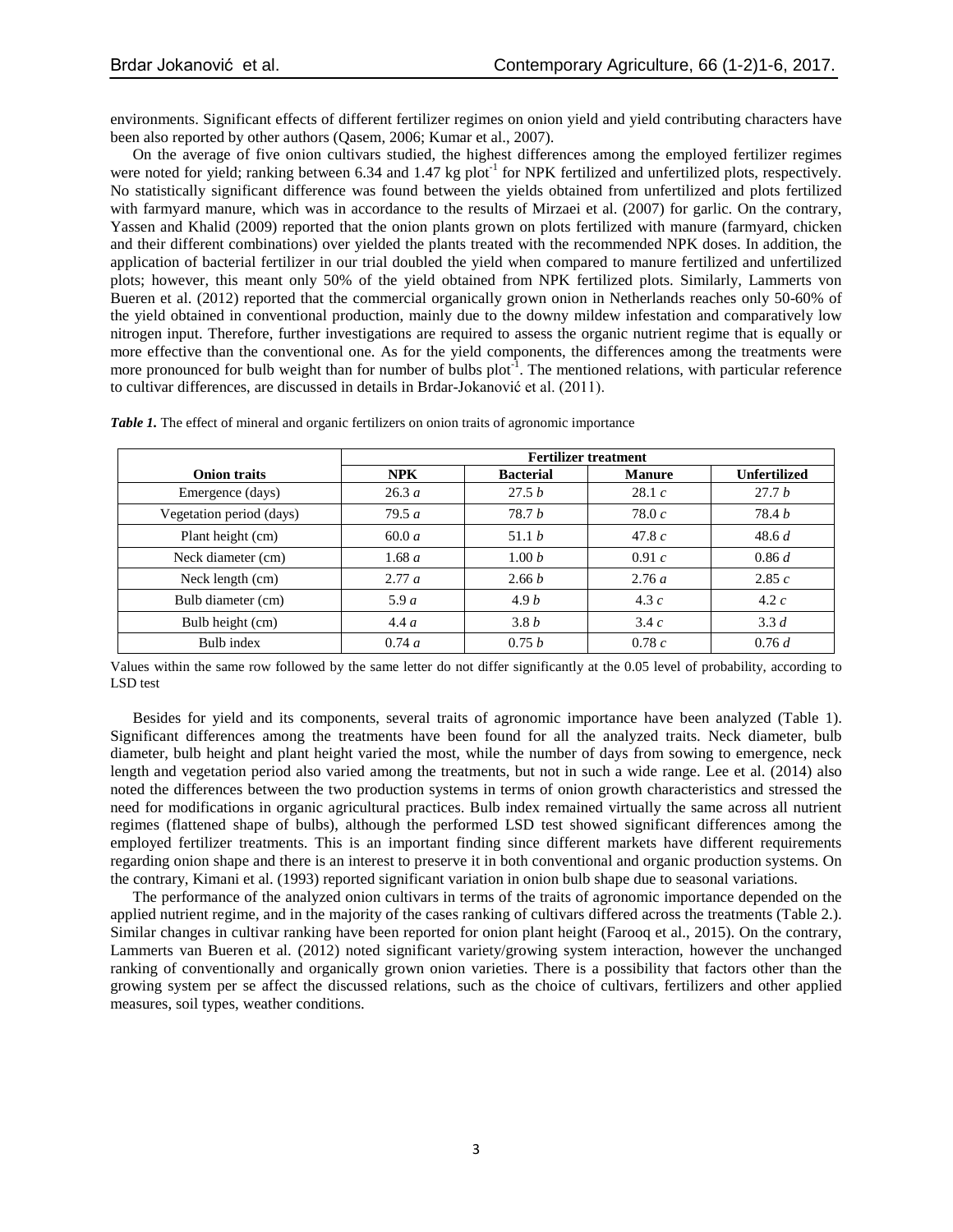| Onion    | <b>Emergence</b> (days) |                |                |                | <b>Vegetation period (days)</b> |           |                |                  | Plant height (cm) |                |                |            | Neck diameter (cm) |                |                |                |
|----------|-------------------------|----------------|----------------|----------------|---------------------------------|-----------|----------------|------------------|-------------------|----------------|----------------|------------|--------------------|----------------|----------------|----------------|
| cultivar | <b>NPK</b>              | BA             | <b>MA</b>      | UN             | <b>NPK</b>                      | <b>BA</b> | <b>MA</b>      | UN               | <b>NPK</b>        | <b>BA</b>      | <b>MA</b>      | UN         | <b>NPK</b>         | BA             | MA             | <b>UN</b>      |
| JC       | 3                       | 3              | 4              | 3              | 3                               | 2         | 4              | 4                | 3                 | 5              | 5              | 5          | 3                  | 4              | 5              | 5              |
| JŽ       |                         |                |                |                | 5                               | 5         | 5              | 5                | 4                 | 3              | $\overline{c}$ | 2          | 4                  | 3              | $\overline{c}$ | 2              |
| MS       | 5                       | 5              | 5              | 5              |                                 |           |                |                  | 2                 | $\overline{c}$ |                |            |                    | $\overline{c}$ |                |                |
| НŻ       | $\overline{c}$          | $\overline{c}$ | $\overline{2}$ | $\overline{c}$ | 4                               | 4         | 3              | $\overline{c}$   | 5                 | 4              | $\mathcal{R}$  | 4          | 5                  | 4              | 3              | 4              |
| ZG       | 4                       | 4              | 3              | 4              | $\overline{2}$                  | 3         | $\overline{2}$ | 3                |                   |                | 4              | 3          | $\overline{c}$     |                | 4              | 3              |
| Range    | $22.8 - 31.7$           |                |                |                | $75.2 - 82.0$                   |           |                |                  | $43.3 - 64.7$     |                |                |            | $0.8 - 1.4$        |                |                |                |
| Onion    | Neck length (cm)        |                |                |                | Bulb diameter (cm)              |           |                | Bulb height (cm) |                   |                |                | Bulb index |                    |                |                |                |
| cultivar | <b>NPK</b>              | <b>BA</b>      | MA             | UN             | <b>NPK</b>                      | <b>BA</b> | MA             | <b>UN</b>        | <b>NPK</b>        | <b>BA</b>      | <b>MA</b>      | UN         | <b>NPK</b>         | ΒA             | MA             | UN             |
| JC       | 3                       | 5              |                | 4              | 3                               | 4         | $\overline{2}$ | 2                | 4                 | 3              | 4              | 4          | 4                  | 4              | 4              | 4              |
| JŽ       | 5                       | $\mathfrak{D}$ | $\overline{2}$ | 2              | 5                               | 5         | 3              | 2                | $\mathfrak{D}$    |                |                |            |                    |                |                |                |
| MS       |                         |                | $\mathcal{R}$  |                |                                 | 2         |                |                  |                   | $\overline{c}$ | 3              | 2          | 2                  | 2              | $\mathcal{R}$  | $\overline{2}$ |
| НŻ       | 4                       | 4              | 5              | 5              | $\overline{c}$                  | 3         | 3              | $\overline{2}$   | 3                 | 3              | 5              | 5          | 4                  | 5              | 5              | 5              |
| ZG       | $\overline{2}$          | 3              | 4              | 3              | 4                               |           | $\mathcal{R}$  | 2                | 2                 | $\mathfrak{D}$ | $\overline{c}$ | 3          | 3                  | 3              | $\overline{c}$ | 3              |
| Range    | $2.5 - 3.0$             |                |                | $4.2 - 6.4$    |                                 |           | $2.8 - 5.0$    |                  |                   |                | $0.6 - 1.0$    |            |                    |                |                |                |

*Table 2.* Rank of the onion cultivars (JC-Jasenički crveni, JŽ-Jasenički žuti, MS-Majski srebrnjak, HŽ-Holandski žuti, ZG-Zlatno gnezdo) grown in mineral (NPK) and organic (BA-bacterial, MA-manure, UN-unfertilized) nutrient regime with respect to several traits of agronomic importance

1-the highest, 5-the lowest numerical value

However, the relations mentioned above are not sufficient for the estimation of direct and indirect effects of traits of agronomic importance on yield in onion grown in conventional and organic environments. Therefore, the path coefficient analysis implying the simultaneous consideration of all investigated traits was performed (Table 3). The analysis has the advantage over the widely used Pearson's correlation coefficients that allow the interpretation of the relationship only between two traits, independently of other traits analyzed. The method was used (e.g. Islam et al., 2007; Sharangi and Sahu, 2009) in the research on the relationships among onion growth parameters and yield, as the response to various conventional nutrient regimes.

*Table 3.* Path coefficient analysis of direct (bold) and indirect effects of bulb weight (BW), number of bulbs plot<sup>1</sup> (NB), number of days from sowing to emergence (EM), vegetation period (VP), plant height (PH), neck diameter (ND), neck length (NL), bulb diameter (BD), bulb height (BH) and bulb index (BI) in conventionally and organically grown onion

| <b>Trait</b>   | <b>BW</b> | <b>NB</b> | <b>EM</b>            | VР      | PH         | ND      | NL      | BD      | <b>BH</b> | BI      | r(Y)        |
|----------------|-----------|-----------|----------------------|---------|------------|---------|---------|---------|-----------|---------|-------------|
| <b>BW</b>      | $1.14***$ | 0.13      | 0.05                 | $-0.00$ | $-0.28$    | $-0.04$ | 0.00    | $-0.02$ | 0.00      | $-0.00$ | $0.98***$   |
| NB             | 0.86      | $0.17***$ | 0.08                 | $-0.00$ | $-0.24$    | $-0.03$ | 0.00    | $-0.02$ | 0.00      | 0.02    | $0.82^{**}$ |
| EM             | $-0.45$   | $-0.07$   | $-0.13$ <sup>*</sup> | 0.01    | 0.12       | 0.02    | 0.00    | 0.01    | 0.00      | 0.03    | $-0.46*$    |
| <b>VP</b>      | 0.15      | 0.04      | 0.08                 | $-0.01$ | $-0.06$    | $-0.00$ | $-0.00$ | $-0.00$ | 0.00      | $-0.00$ | 0.19        |
| PH             | 1.08      | 0.14      | 0.05                 | $-0.00$ | $-0.29$ ** | $-0.04$ | 0.00    | $-0.02$ | 0.00      | 0.01    | $0.93***$   |
| N <sub>D</sub> | 1.09      | 0.13      | 0.05                 | $-0.00$ | $-0.28$    | $-0.04$ | 0.00    | $-0.02$ | 0.00      | 0.00    | $0.94**$    |
| NL             | 0.10      | 0.02      | 0.05                 | $-0.01$ | $-0.05$    | $-0.00$ | $-0.00$ | 0.00    | 0.00      | 0.03    | 0.14        |
| <b>BD</b>      | 1.10      | 0.13      | 0.06                 | $-0.00$ | $-0.26$    | $-0.04$ | 0.00    | $-0.02$ | 0.00      | $-0.02$ | $0.94***$   |
| BH             | 0.84      | 0.13      | 0.01                 | $-0.00$ | $-0.23$    | $-0.03$ | 0.00    | $-0.02$ | 0.00      | 0.06    | $0.76^{**}$ |
| BI             | $-0.05$   | 0.03      | $-0.04$              | 0.00    | $-0.04$    | 0.00    | $-0.00$ | 0.01    | 0.00      | 0.09    | 0.00        |

 $R_{y}^{2} = 0.9835$ 

 $r(Y)$  – correlation with yield

The great majority of the analyzed onion traits correlated positively to yield. The only negative correlation was noted for number of days from sowing to emergence, while no statistically significant correlation was calculated between yield and vegetation period, neck length and bulb index.

However, significant direct positive effects on yield were exhibited only by yield components (bulb weight and number of bulbs plot<sup>-1</sup>), while other traits affected yield indirectly, mostly positively via bulb weight. Similar results have been reported by Degewione et al. (2011) for shallot bulb weight. The highest negative direct effect on yield had plant height, despite of strong positive correlation of the two parameters. Those relations may be explained by significant positive indirect effect of plant height on yield, mostly via bulb weight. Positive relations between onion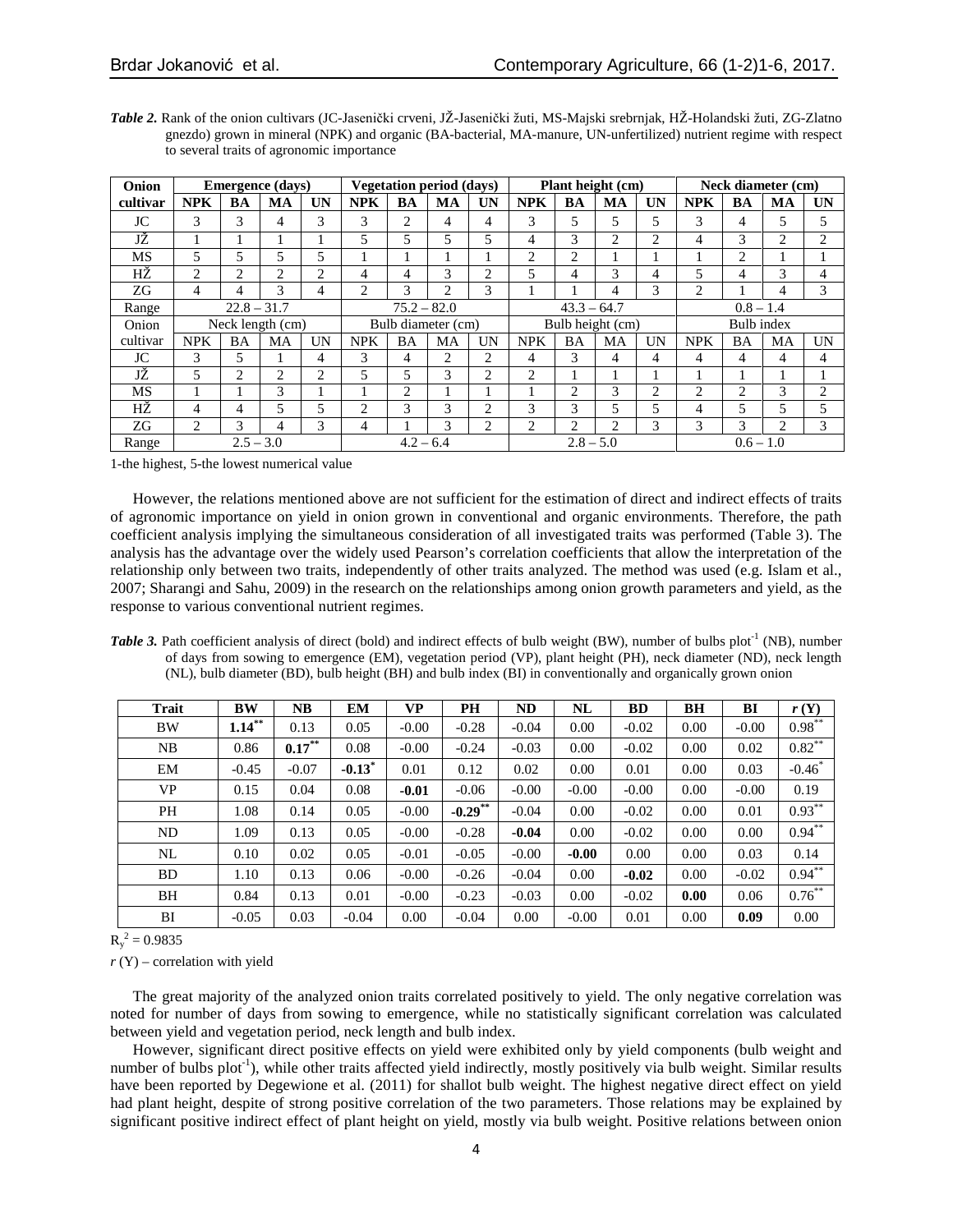yield and plant height have been also reported by Islam et al. (2007). Number of days from sowing to emergence had significant negative effect on yield (both direct and indirect), suggesting the importance of early emergence for onion yield formation. Therefore; based on the results of this study, bulb weight, plant height, number of bulbs plot<sup>-1</sup> and number of days from sowing to emergence are onion traits that should be considered when selecting cultivars attended for different production systems.

# **CONCLUSION**

Significant differences have been found among the analyzed onion cultivars, fertilizer treatments and growing seasons in terms of yield and yield contributing characters. Cultivar/treatment, cultivar/year, treatment/year and cultivar/treatment/year interactions were also significant in almost all cases, implying the specific adaptation of the cultivars to the particular nutrient regimes and weather conditions and, consequently, the possibility to select onion cultivars adapted to organic environments. Further investigations are required to assess the organic nutrient regime that is equally or more effective than the conventional one.

When selecting genotypes attended for different production systems, attention should be paid to bulb weight, plant height, number of bulbs  $plot^{-1}$  and number of days from sowing to emergence.

## **REFERENCES**

BLOEM, E., HANEKLAUS,S., SCHNUG, E.: Influence of nitrogen and sulfur fertilization on the alliin content of onions and garlic. J. Plant Nutr., 27:1827-1839, 2004.

BRDAR-JOKANOVIĆ, M., UGRINOVIĆ, M., CVIKIĆ, D., PAVLOVIĆ, N., ZDRAVKOVIĆ, J., ADŽIĆ, S., ZDRAVKOVIĆ, M.: Onion yield and yield contributing characters as affected by organic fertilizers. Field Veg. Crop Res., 48(2)341-346, 2011.

Degawione, A., Alamerew,S.,Tabor,G.: Genetic variability and association of bulb yield and related traits in shallot (*Allium cepa* var. *aggregatum* Don.). International Journal of Agricultural Research, 6:1-20, 2011.

Edwards, A.L.: Multiple regression and analysis of variance and covariance. Freeman, W.H. Comp, San Francisco, USA,pp.31- 38, 1979.

FAROOQ, M., SHAH, A.H., MALIK, A.A., ALI, N., KHAN, U., MAJID, A., AHMAD, H.: Nutrient management for improving onion productivity. American-Eurasian J. Agric. & Environ. Sci., 15(2)220-225, 2015.

DŽIGURSKI, D., NIKOLIĆ, LJ., LJEVNAIĆ-MAŠIĆ, B.: Weed flora in organic onion production – *Allium cepa* L. (*Alliaceae Borkhausen 1797, Amaryllidales*). Journal on Processing and Energy in Agriculture, 17(3)130-133, 2013.

FALLER, A.L.K. AND FIALHO, E.: The antioxidant capacity and polyphenol content of organic and conventional retail vegetables after domestic cooking. Food Res. Int., 42:210-215, 2009.

GRIFFITHS, G., TRUEMAN, L., CROWTHER, T., THOMAS, B., SMITH, B.: Onions - A global benefit to health. Phytother. Res., 16:603-615, 2002.

GUO, T., ZHANG, J., CHRISTIE, P., LI, X.: Influence of nitrogen and sulfur fertilizers and inoculation with arbuscular mycorrhizal fungi on yield and pungency of spring onion. J. Plant Nutr., 29:1767-1778, 2006.

HERENCIA, J.F., GARCÍA-GALAVÍS,P.A., DORADO, J.A.R., MAQUEDA, C.: Comparison of nutritional quality of the crops grown in an organic and conventional fertilized soil. Sci. Hort., 129:882-888, 2011.

ISLAM, M.K., ALAM, M.F., ISLAM, A.K.M.R.: Growth and yield response of onion (*Allium cepa* L.) genotypes to different levels of fertilizers. Bangl. J. Bot., 36:33-38, 2007.

KANE, C.D., JASONI, R.L., PEFFLEY, E.P., THOMPSON, L.D., GREEN, C.J., PARE, P., TISSUE, D.: Nutrient solution and solution pH influences on onion growth and mineral content. J. Plant Nutr., 29:375-390, 2006.

KIMANI, P.M., KARIUKI, J.W., PETERS, R., RABINOWITCH, H.D.: Influence of the environment on the performance of some onion cultivars in Kenya. Afr. Crop Sci. J., 1:15-23, 1993.

KRISTENSEN, K. AND ERICSON, L.: Importance of growth characteristics for yield of barley in different growing systems: will growth characteristics describe yield differently in different growing systems? Euphytica, 163:367-380, 2008.

KUMAR, S., IMTIYAZ, M., KUMAR, A.: Effect of differential soil moisture and nutrient regimes on postharvest attributes of onion (*Allium cepa* L.). Sci. Hortic., 112:121-129, 2007.

LAMMERTS VAN BUEREN, E.T., OSMAN, A:M., TIEMENS-HULSCHER, M., STRUIK, P.C., BURGERS, S.L.G.E., VAN DEN BROEK, R.C.F.M.: Are specific testing protocols required for organic onion varieties? Analysis of onion variety testing under conventional and organic growing conditions.Euphytica, 184:181-193, 2012.

LEE, J., HWANG, S., LEE, S., HA, I., HWANG, H., LEE, S., KIM, J.: Comparison study on soil physical and chemical properties, plant growth, yield, and nutrient uptakes in bulb onion from organic and conventional systems. HortScience, 49(12)1563-1567, 2014.

MAGGIO, A., DE PASCALE, S., PARADISO, R., BARBIERI, G.: Quality and nutritional value of vegetables from organic and conventional farming. Sci. Hortic., 164:532–539, 2013.

MALLOR, C., BALCELLS, M., MALLOR, F., SALES, E.: Genetic variation for bulb size, soluble solids content and pungency in the Spanish sweet onion variety Fuentes de Ebro. Response to selection for low pungency. Plant Breeding, 130:55-59, 2011.

MIRZAEI, R., LIAGHATI, H., MAHDAVI DAMGHANI, A.: Evaluating yield quality and quantity of garlic as affected by different farming systems and garlic clones. Pak. J. Biol. Sci., 10:2219-2224, 2007.